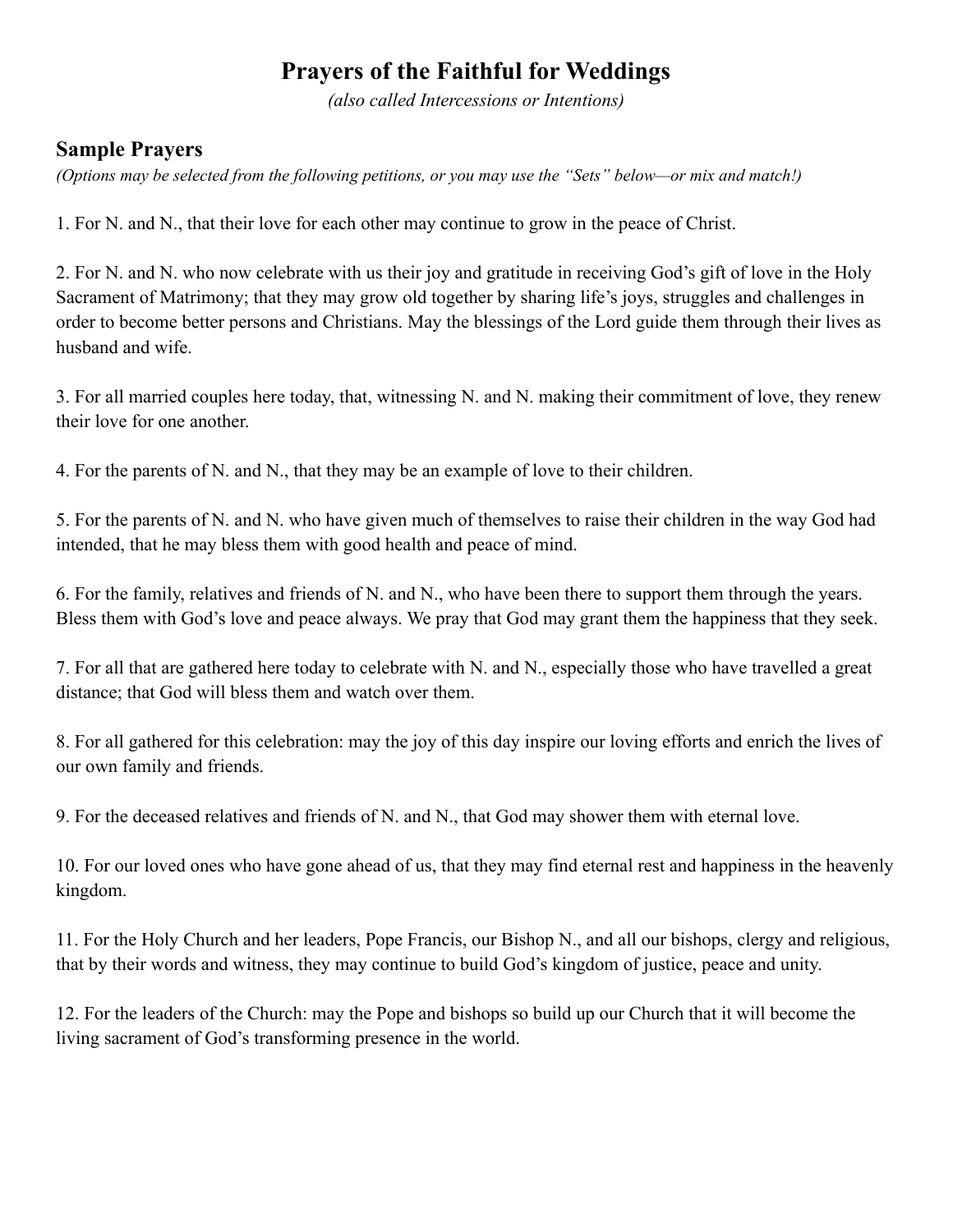## **PRAYERS OF THE FAITHFUL – SET 1**

*Priest: Now that we have heard God's word in the Bible and experienced the Lord's presence in this exchange of vows, let us present these prayerful petitions for people in the world today.*

**Reader:** For our Holy Father on earth, Francis, all the bishops and the clergy everywhere, that they may lead us to deeper faith in God and a stronger love for others. **Lord, hear us. All: Lord, graciously hear us.**

> For our all leaders of government that they may be effective in achieving peace and eliminating poverty.

**Lord, hear us. All: Lord, graciously hear us.**

For all who strive to witness to love in their lives, that they may continue to give, be able to forgive, and find happiness deepen with the passing of each day. **Lord, hear us. All: Lord, graciously hear us.**

For N. and N., now beginning their life together, that they may have divine assistance at every moment, the constant support of family and friends, the rich blessing of children, a warm love reaching out to others, and good health until a ripe old age.

**Lord, hear us. All: Lord, graciously hear us.**

For those who are sick, lonely, discouraged, or oppressed, that they may be strengthened by God's help and aided by their friends. **Lord, hear us. All: Lord, graciously hear us.**

For those who have died, especially (names of your relatives and friends you wish to remember), that they may enjoy perfect happiness and total fulfillment in eternal life. **Lord, hear us. All: Lord, graciously hear us.**

For these personal needs which we mention now in silence...(pause).

#### **Lord, hear us. All: Lord, graciously hear us.**

Reader stays at the ambo while the priest prays the concluding prayer. The reader returns to his/her seat after the *assembly says, "Amen."*

*Priest: O ever living and caring God, Jesus taught us to ask, to seek, and to knock. We have just done so, confident that you will now look upon our many needs, consider our trusting faith and in your great love grant these requests which we present to you through Jesus Christ our Lord.*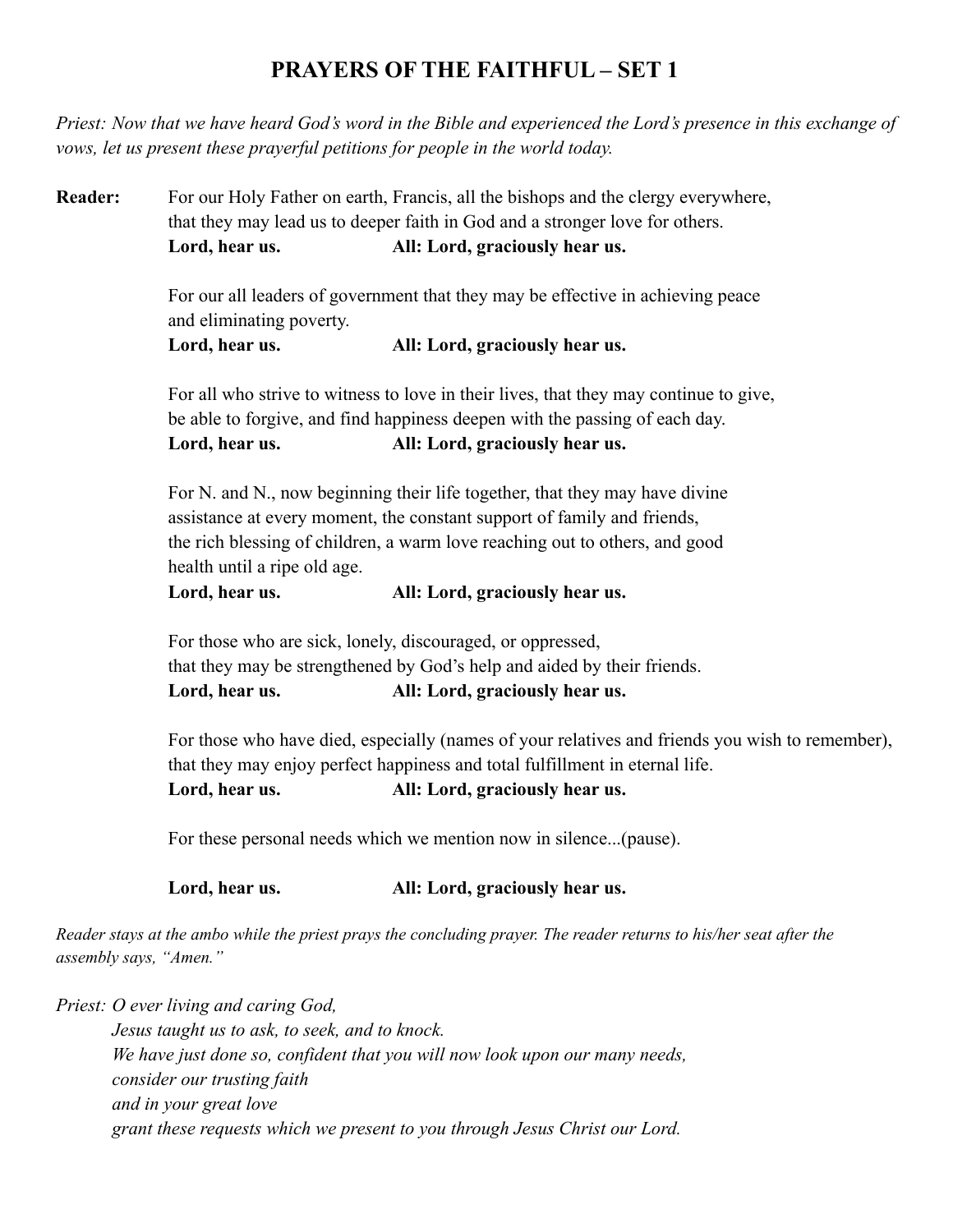### **PRAYERS OF THE FAITHFUL – SET 2**

- Priest: We have listened to the word of God. Let us now ask God to listen to us, to bless our words of prayer which we offer for the people of the world.
- Reader: For leaders of Church and state; for heads of institutions, for heads of homes and households…. that they will lead us and guide us in the search for God and the good life, in the search for peace and joy, in the search for love among us --- **Lord, hear us. All: Lord, graciously hear us.**

For all married people: for those who married yesterday, for the new couple N and N., married today, for those who will marry tomorrow…. that they may savor the joy of being together, warm love, and children, a long life, wine, and friends, and a new day, every day--- **Lord, hear us. All: Lord, graciously hear us.**

For those who are sick, lonely, discouraged, or oppressed, for the sick in body, mind, and spirit…. that they be strengthened by God's help, and aided by their friends--- Lord, hear us. All: Lord, graciously hear us.

For those who have died, especially the relatives and friends of N. and N., and of all present for this wedding…. that they may enjoy perfect happiness, and total fulfillment in eternal life--- Lord, hear us. All: Lord, graciously hear us.

For those personal needs which we mention now in silence (PAUSE) --- Lord, hear us. All: Lord, graciously hear us.

*Reader stays at the ambo while the priest prays the concluding prayer. The reader returns to his/her seat after the assembly says, "Amen."*